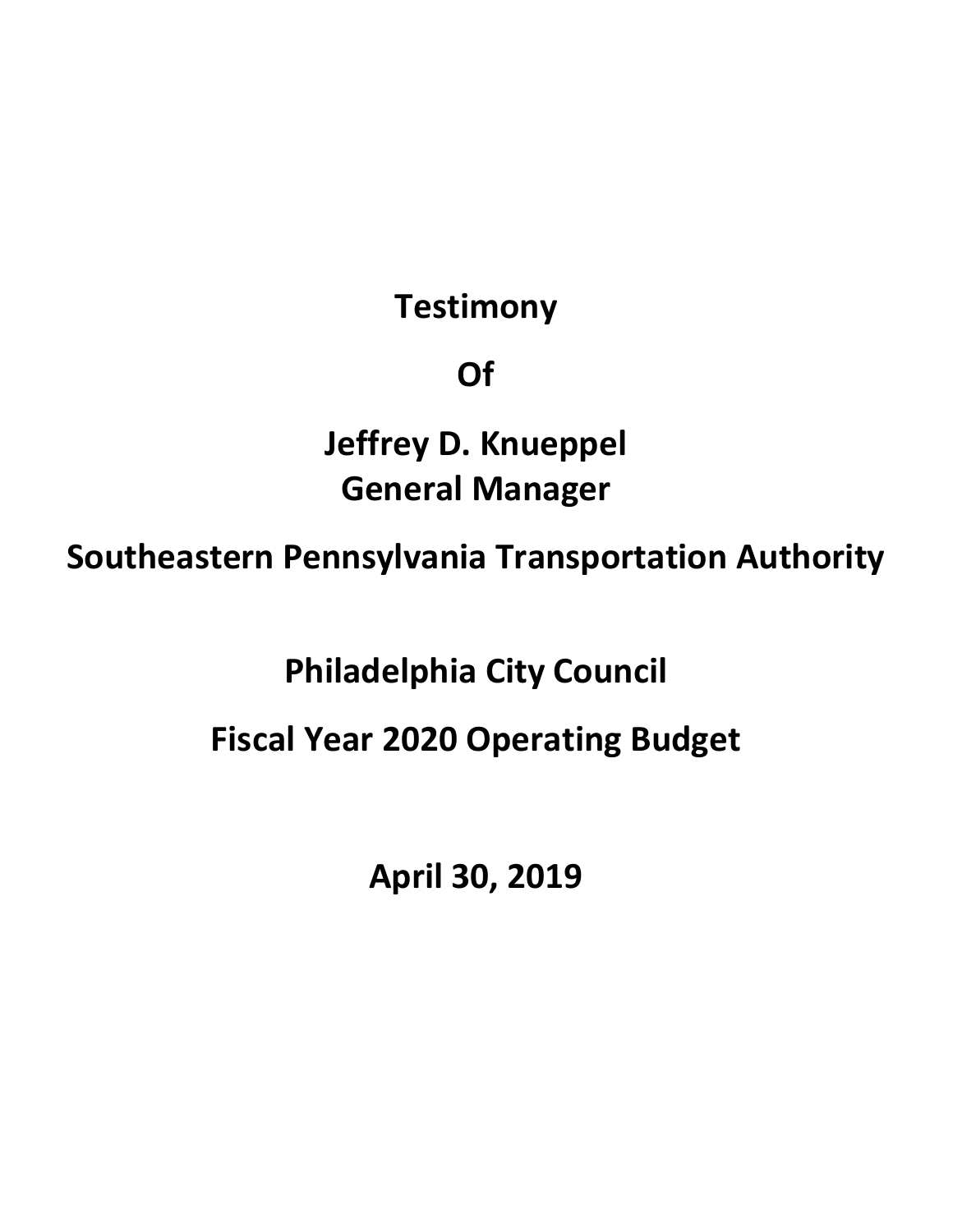Good morning Council President Clarke, Transportation Committee Chair Johnson, members of City Council and other guests. I am Jeff Knueppel, and I am honored to come before you today as the General Manager for the Southeastern Pennsylvania Transportation Authority (SEPTA). I am joined by SEPTA Philadelphia Board member, Michael Carroll, Deputy Managing Director, Office of Transportation, Infrastructure and Sustainability (OTIS).

I am pleased to submit testimony supporting the Authority's \$87.6 million Fiscal Year 2020 Operating Budget request and provide the members of Council with an overview of SEPTA initiatives and milestones achieved during the past year.

SEPTA's operating budget is funded through subsidies from local, state and federal governments, the fare box and other revenues. The City's \$87.6 million contribution represents six (6) percent of the Authority's total operating budget, and enables SEPTA to meet its state legislatively mandated requirement to secure local matching funds to match state operating subsidy dollars of approximately \$739 million. SEPTA's Fiscal Year 2020 operating budget maintains current service levels, with no increase in fares for customers.

For SEPTA's Fiscal Year 2020 capital budget, the City's \$4.58 million contribution will support a Capital Program of approximately \$675 million. SEPTA is investing in critical infrastructure in Philadelphia and advancing projects including: modernization of 30th Street Station on the Market–Frankford Line, expansion of the Wissahickon Transportation Center, accessibility improvements to Susquehanna-Dauphin and Tasker-Morris Stations on the Broad Street Line, ongoing rehabilitation of the 15<sup>th</sup> Street and City Hall Stations complex, and continued improvements to the Center City Concourse network.

Council's continued support to allocate operating and capital funds in the City's budget is greatly valued. SEPTA also works with transit advocates to preserve and protect state and federal funding that is critical to our operations and state of good repair efforts. It is, however, an uncertain time for public transportation funding.

At the state level, transportation funding is facing serious consequences as a result of a lawsuit filed in federal court by the trucking industry against the Pennsylvania Turnpike Commission. Although the judge dismissed the lawsuit on April 4, 2019, an appeal was immediately filed, again challenging the constitutionality of using Turnpike tolls for public transit. As a result, the Turnpike has not made its four quarterly Fiscal Year 2019 payments to PennDOT for transit capital funding.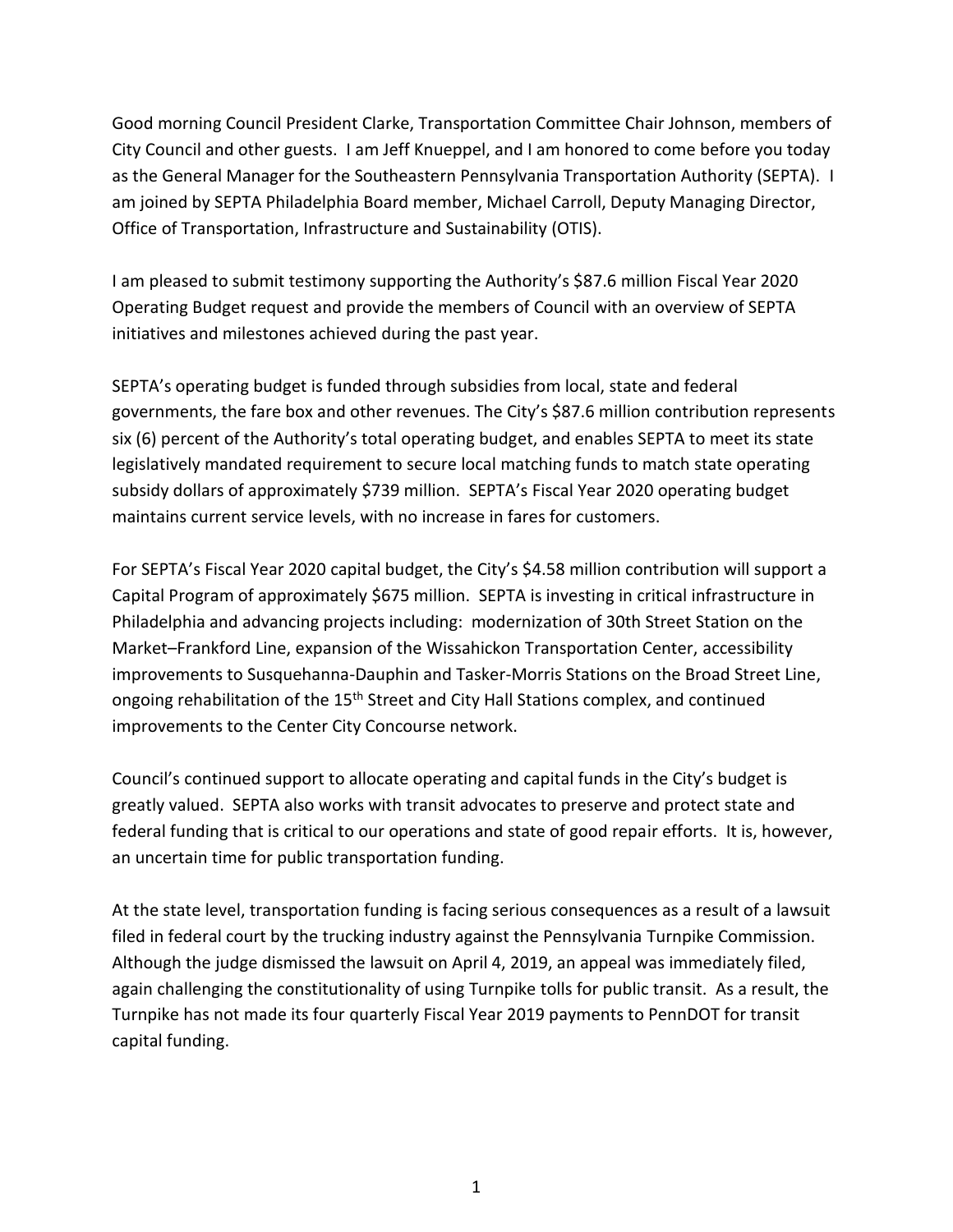Despite these uncertainties, SEPTA is working hard to support the mobility and livelihood of the people who live, work and visit Philadelphia and the southeast region. Southeastern Pennsylvania produces 41 percent of the state's economic activity, with 32 percent of the state's population, on just five percent of its land. This level of productivity would not be possible without a safe, accessible, and expansive mass transit network. Every day, SEPTA's 2,800 trains, buses, trolleys and paratransit vehicles provide one million trips across the region to work, school, medical services and recreation. From social responsibility and environmental sustainability to quality of life and economic opportunity, SEPTA is proud to be the backbone of this region.

Transit remains, by far, the most affordable way to get around. A study this year by Econsult Solutions found that transit ridership saves the average Philadelphia household nearly \$1,000 per year by requiring fewer cars and less driving. Transit is also the safest way to travel – 10 times safer than driving. And public transit has always been a more environmentally friendly alternative. Nationally, transportation is the largest source of greenhouse gas emissions at 28 percent. However, in Philadelphia – home to a strong transit network – transportation accounts for only 17 percent of emissions.

SEPTA is also contributing to this lower rate of emissions through our award-winning Sustainability Program. SEPTA has completed the first of four solar panel installation projects at 2<sup>nd</sup> and Wyoming. Another installation is underway at the Callowhill District maintenance building to be followed by projects at Fern Rock and Roberts Shop at the Midvale Complex. Once completed, the project will represent the second largest solar installation in Philadelphia history. SEPTA continues to operate the largest wayside energy storage program in the transit industry, an innovative approach to producing significant energy cost savings for operations on the subway/elevated system.

SEPTA also operates one of the largest "green" bus fleets in the nation, and by 2021, more than 90 percent of SEPTA's fleet will be hybrid or battery-electric. The first of 25 new electric buses are being piloted on Routes 29 and 79 in South Philadelphia and will operate out of the Southern District at 20<sup>th</sup> and Johnston, where charging equipment has been installed to accommodate the fleet. SEPTA's electric bus fleet is growing, and 10 more are being procured with funding from a federal grant SEPTA received last August. SEPTA is now reviewing proposals to convert 20 percent of our electricity demand to renewable sources. That contract should be awarded this summer. In addition, SEPTA continues working with the City on stormwater management, participates on the Zero Waste and Litter Cabinet and recently participated on the City's Electric Vehicle Policy Task Force.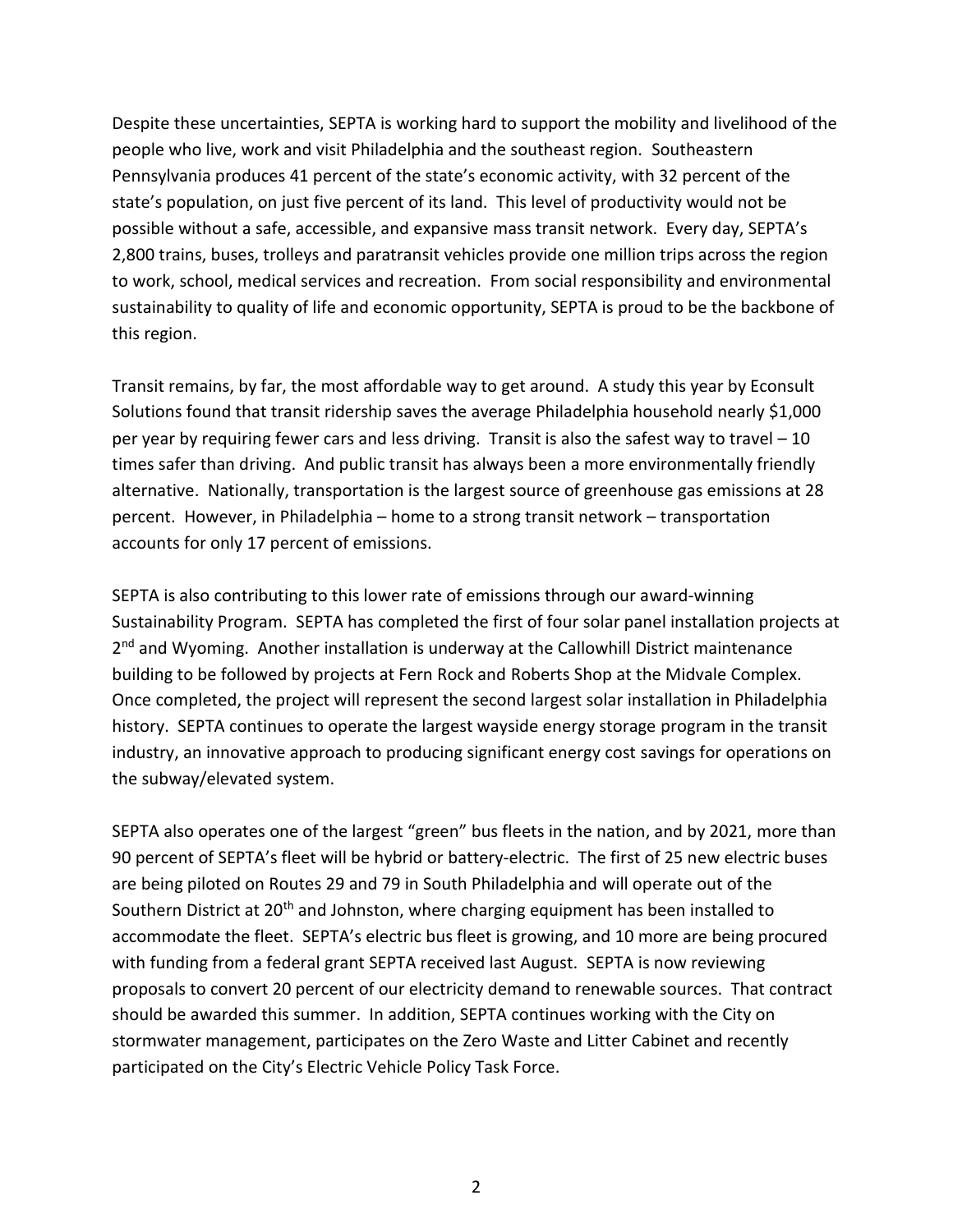SEPTA is an active partner in the communities we serve, and I am pleased to note that 620 SEPTA volunteers participated in the Annual Philly Spring Clean Up earlier this month, cleaning up around stations throughout the city. Additionally, SEPTA hosts farmers markets near heavily traveled stations. In FY 2018, SEPTA hosted farmers markets within two blocks of Olney Transportation Center, 46<sup>th</sup> Street Station, Frankford Transportation Center, Allegheny Depot, and Broad & Snyder. To ensure healthy growth of food, each farmers market is set to open during later this spring or early summer.

SEPTA is building the future with a strong and diverse workforce of 9,500 employees who reflect our ridership and the communities we serve. Fifty-one percent of SEPTA employees live in Philadelphia – 63 percent of our workforce are minorities and 23 percent are women. In the last three years, 68 percent of SEPTA new hires are minorities, and 28 percent are women.

Workforce development is a priority, and SEPTA is committed to improving equity and diversity in our management ranks. Five years ago, women and minorities made up 52 percent of SEPTA's salaried, administrative, management (SAM) employees. Today, 59 percent of SAM employees are minorities or women. Over the same period of time, the percentage of SEPTA's workforce that reports to a minority or a woman has grown significantly. Currently, 45 percent of our employees report to a minority or woman supervisor – up from 26 percent in 2014.

SEPTA's Women in the Trades initiative, highlighted by last year's Women Building SEPTA career fair, is working to bring more women into trades and technical fields. SEPTA continues to need skilled employees to fill a wide variety of trades and technical positions. On June 22, we will be hosting a job fair for those looking to start or advance their career in transportation and skilled trades, and we continue to partner with technical schools and community colleges to ensure that SEPTA's workforce can meet the needs of the future and reflect our diverse region.

SEPTA also values its important role in promoting economic opportunity. Our \$1.69 billion annual economic impact on the City of Philadelphia supports 13,390 jobs and includes \$1.1 billion in earnings. Between 2014 and 2018, SEPTA procured \$369 million in goods and services from Philadelphia companies. SEPTA's commitment to promote growth and opportunities for local business owners remains strong, and I am pleased to report continued progress in strengthening our federal Disadvantaged Business Enterprise (DBE) program.

SEPTA is one of only five agencies in the Commonwealth that still certifies firms as DBE. This year, we streamlined the DBE certification process to ensure timely approval, and there is currently no backlog. Our directory of DBE certified firms grew to 834, of which 24 percent are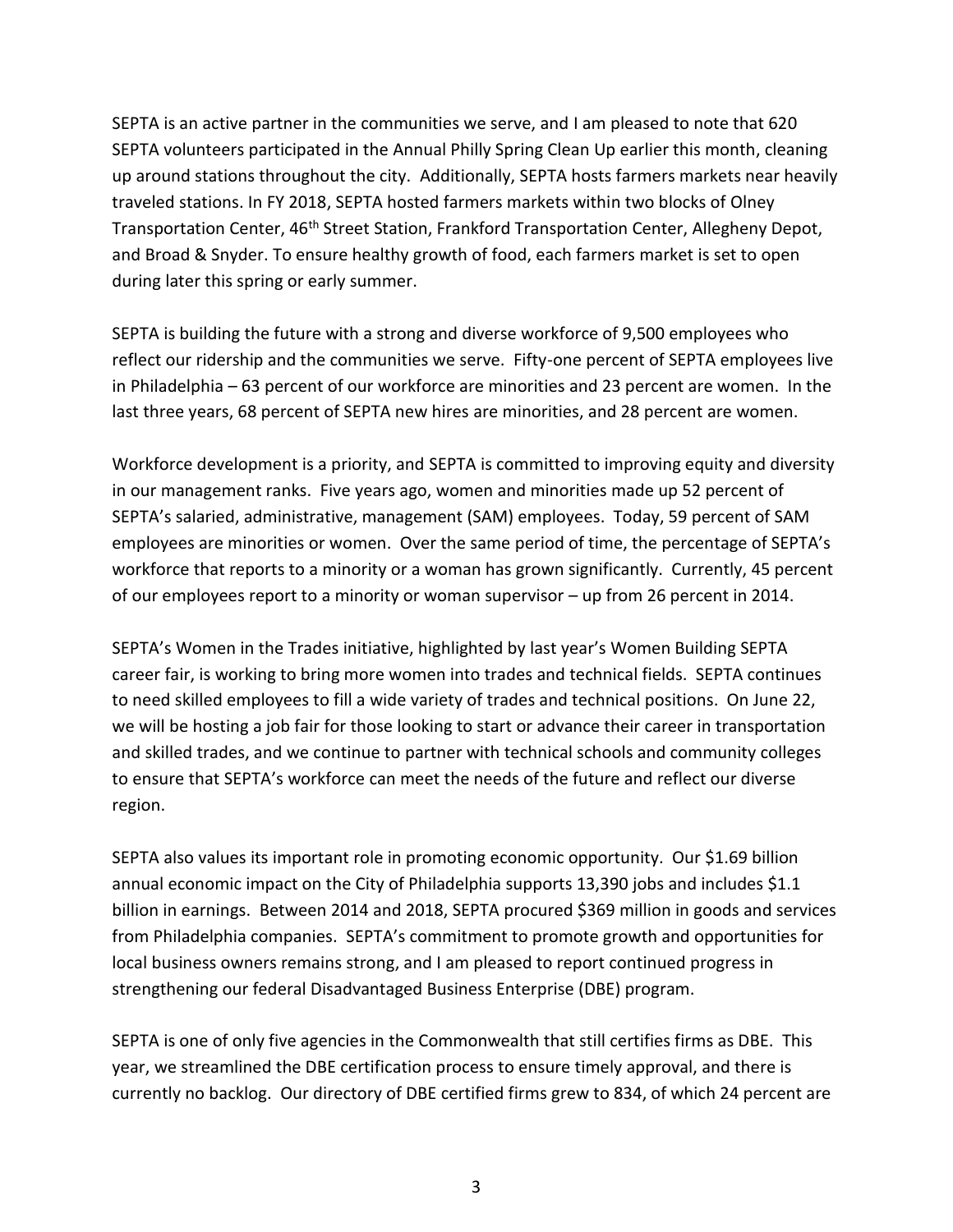Philadelphia based. Following the passage of Pennsylvania Act 89, the SEPTA Board authorized the application of DBE goals and procedures for all SEPTA procurements greater than \$100,000 – regardless of funding source – to provide greater opportunities for small, minority and women-owned businesses to participate in SEPTA's Capital program. Over the past 3 years, SEPTA has exceeded 16 percent DBE participation on newly awarded contracts.

Our outreach efforts remain strong. Every month we notify DBEs of upcoming contracting opportunities at SEPTA. We also send that information to all companies identified in the Office of Economic Opportunity's (OEO) registry. Included with the notice is a reminder for firms to register in SEPTA's electronic Procurement System (ePS) – another avenue for contracting opportunities. We also ensure that all OEO firms are alerted to contacting and networking opportunities with other agencies, as those events become available to SEPTA.

Throughout the year, we partnered with the City, elected officials and organizations to educate small, minority and women-owned businesses. These forums included the "Doing Business with the City of Philadelphia" in June; a State Senate sponsored "Diverse and Minority Business Forum" in September; SEPTA's "Elevationships-Building Strategic Relationships to Boost Your Bottom Line" in conjunction with the City's Minority Enterprise Development Week, and the upcoming Contractors Matchmaker Event. We will continue hosting forums on topics specific to this target market.

As is the case with transit agencies across the nation, we have experienced a decrease in bus ridership over the last few years. There are a number of factors that have impacted bus ridership, and SEPTA, in partnership with the Office of Transportation, Infrastructure and Sustainability, is taking a multi-pronged approach to reversing this trend and growing ridership. We believe we are headed in the right direction and there is reason for optimism. Notably, we are working closely with the City on Comprehensive Bus Network Optimization that will focus on getting more riders to more places faster, thereby creating a more efficient and attractive bus system. This will be a 2-3 year process, and it will be informed and guided by public outreach and engagement.

We are also taking steps in the shorter-term to enhance bus service. In March, we launched new bus frequency maps that highlight 15-15-5 bus routes – service that runs every 15 minutes or less, 15 hours a day from 6 a.m. to 9 p.m., Monday through Friday. We've received great feedback on this effort, and we're looking to build on it in the coming months. We've also seen encouraging signs on the new Route 49, which already has 1,900 daily riders. Route 49 runs from Grays Ferry to Strawberry Mansion and serves AMTRAK's 30<sup>th</sup> Street train station and University City, creating a one-seat ride for north-south travel to access job growth, education

4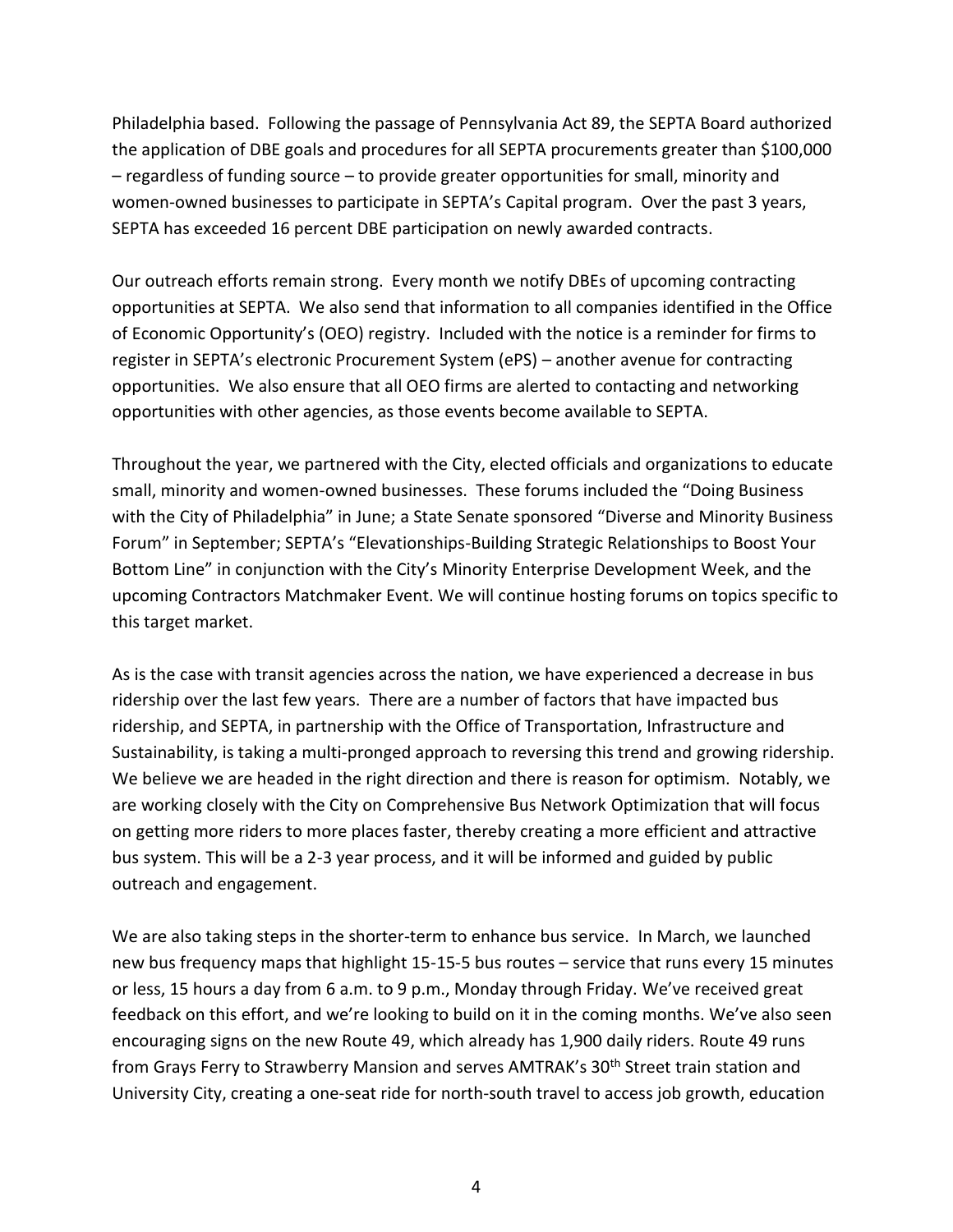and health care opportunities in University City. In addition, Direct Bus service on the Roosevelt Boulevard has seen sustained success – growing five percent between February 2018 and February 2019.

One of the major issues that has impacted service quality and reliability throughout the bus network is congestion. We are pleased with the successful partnership with the City of Philadelphia and PPA surrounding the Market and Chestnut Bus Lane Enforcement Program. Traffic congestion contributors, such as TNCs, delivery trucks, and illegal parking and stopping in the path of SEPTA buses in dedicated bus lanes all create significant obstacles to on-time performance. With focused enforcement beginning at the end of September, recent reports show that the bus travel time improved by 6.4 percent on those two heavily traveled corridors. Efficient travel time is imperative in improving bus ridership. We are grateful for this partnership and look forward to higher numbers as the program continues.

SEPTA's 9,500 employees take immense pride in delivering reliable, accessible, sustainable and customer-focused public transit service every day, and safety and security are the foundations of everything we do. Customer and employee safety requires an Authority-wide commitment, preparation, and effective implementation of lessons learned. SEPTA invests considerable time and effort on public safety education, partnering with Operation Lifesaver and Vision Zero Philadelphia, among others. SEPTA also conducts station Safety Blitzes and participates in community events to continue to help our riders and the general public understand how to be safe on and around SEPTA vehicles and property. SEPTA's yearlong public safety efforts are highlighted by our annual system-wide "Make the Safe Choice" safety awareness day. This year's safety day is being held tomorrow, May  $1<sup>st</sup>$ , and will focus on rail safety. SEPTA Ambassadors will be at Regional Rail and rail transit stations in the City to speak directly with customers and the public about transit and pedestrian safety.

The implementation of technology in public transportation has also proven successful in engineering out risk, and SEPTA continues to research and incorporate technology to help reduce accidents on the SEPTA system. Approximately 75 percent of SEPTA's bus fleet is now equipped with bus turn alert technology that provides an audible external warning to pedestrians and others that a bus is changing lanes or making a turn. The entire bus fleet will be equipped by 2020. Additionally, to protect our operators, we are in the process of installing protective barriers on our entire bus fleet and studying the ability to retrofit our trolleys with similar operator protection. SEPTA is also in the process of installing training simulators for all rail modes to allow operators to train in real-world conditions. Installation of Regional Rail simulators is complete and simulators for other modes will be coming online over the next two years.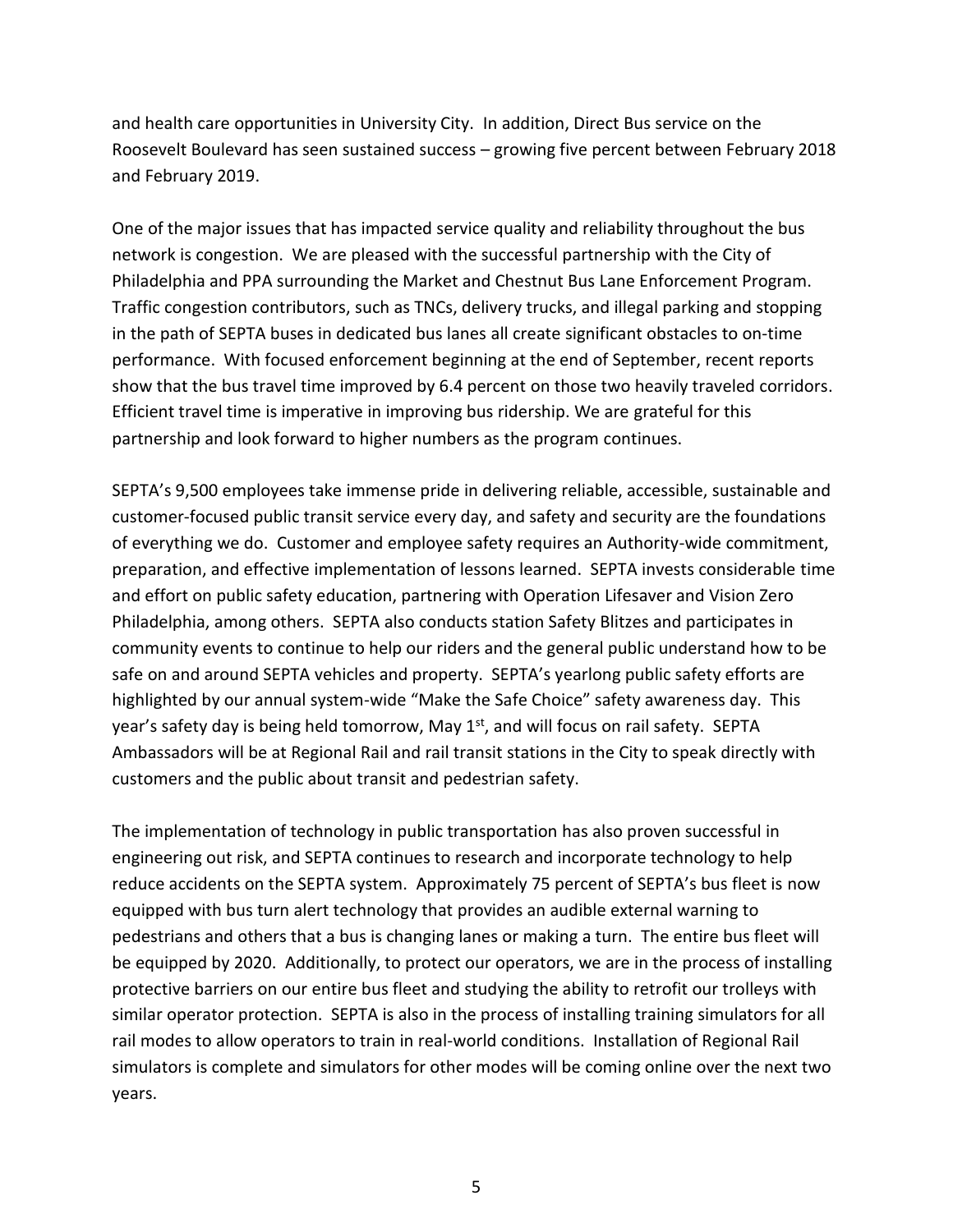Securing the SEPTA system is another critical priority. The 230 members of the SEPTA Transit Police Department work to protect SEPTA customers and facilities throughout the region, and their law enforcement efforts are supported by a network of more than 28,000 cameras across SEPTA stations and vehicles.

SEPTA has partnered with ELERTS Corp. on SEPTA Transit Watch, a mobile app that empowers SEPTA customers to discreetly report security or safety issues directly to SEPTA Transit Police in a matter of seconds. The Transit Watch App is a way for them to communicate with SEPTA Transit Police and provide real-time information that can make a critical difference to responding personnel. Additionally, SEPTA is a partner in the regional "Look up. Speak Up" transit security campaign in partnership with Amtrak, New Jersey Transit and PATCO.

Recently, the Transit Police initiated a change in the way it enforces summary violations or fare evasions. The offenses are now processed administratively instead of through the Municipal Court. The fines are significantly less and do not become a part of a person's criminal record. Repeat offenders are banned from the system and if arrested after being banned, are channeled into diversionary court to address the underlying issue that is causing the criminality.

The SEPTA Transit Police are also active participants in the PHL Resilience Project, a City initiative, and are committed partners in helping to address the opioid crisis. In response to the number of incidents on the SEPTA system involving mentally ill persons, SEPTA is piloting the use of a mental health response team to work alongside Transit Police Officers. During 2018, the SEPTA Transit Police responded to 390 incidents in which officers delivered Naloxone to overdosing persons.

The last year has seen major progress in the implementation of SEPTA Key. Today, most of our riders in the City who use buses, subways and trolleys have made the switch to the Key, and are experiencing the benefits of the modernized fare system.

There are now one million Key cards in circulation. More than 268 million rides have been taken using Key cards. Last month, we launched a refreshed, responsive SEPTA Key website, and we continue to seek public input for recommendations and improvements. As part of our broad Hispanic Outreach Program, we are working with agencies whose clients do not speak English as their first language for their input on the site.

Last April marked the end of token sales for individual riders, and token sales to organizations ended earlier this month. In an effort to reach more individuals and organizations in providing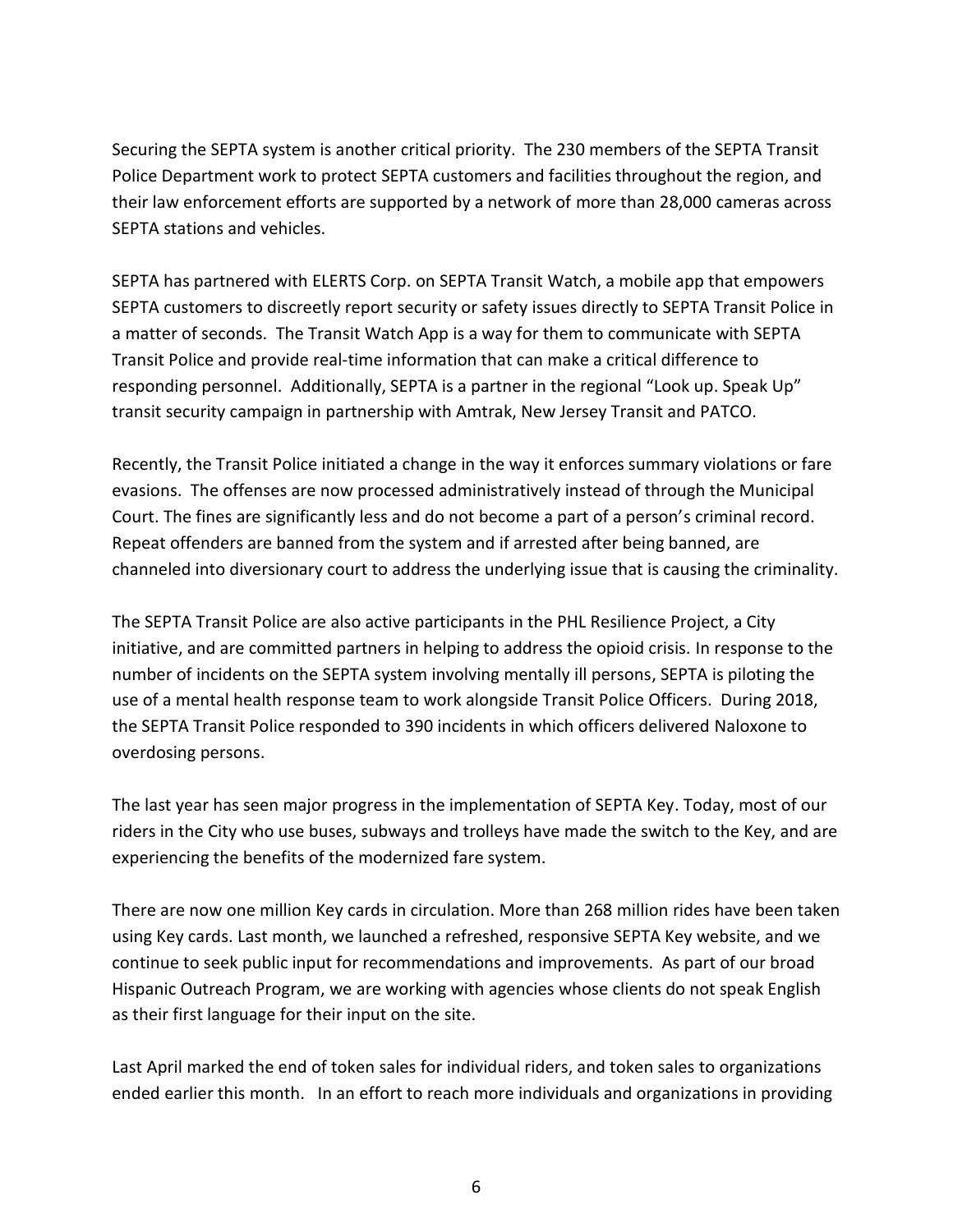SEPTA fare products and SEPTA Key information to their clients, we developed and communicated with a comprehensive list of 900 individuals at 780 local organizations. To accommodate human services agencies, SEPTA developed the Partner Program – a new on-line purchase website and distribution process, eliminating the need to go to a SEPTA Sales Office to purchase fare products. More than 450 organizations have registered and are participating in the Program. With input and feedback from organizations and individuals, SEPTA created Partner Passes in various forms to allow them the flexibility to provide transit fares in a way that best serves their clients' needs**.** 

Customer feedback has also resulted in other changes and improvement to the Key program. The minimum amount to load on the Key card was reduced to \$5.00, and the \$4.95 cost of the Key card will be returned to customers once their card is registered. Key cards are now available at 546 retail outlets, all Market-Frankford and Broad Street Line stations, nine sales offices, and 8 bus loops in Philadelphia, almost double the number of outlets that once sold tokens.

We continue to solicit and incorporate customer and partner feedback to make further enhancements. We began transitioning use of SEPTA Key to the railroad over this past fiscal year. Similar to the phased launch on transit, Zone launches have been phased so that questions and concerns can be fully addressed before SEPTA Key is fully launched on Regional Rail. The Center City stations are all gated and riders with a Key card must use them to access the train platforms. We have deployed numerous Key Ambassadors at stations throughout the system who stand ready to assist and educate transit customers with any questions. As token sales have ended, more than 350 cashiers will soon transition to customer attendants to enhance the customer experience. Customer input has been critical through the transition to the SEPTA Key, and will remain important moving forward.

Our program for seniors continues to be a huge success, with 212,000 seniors signed up for free travel with a SEPTA Key Photo ID Card. More than 28 million senior rides have been taken since the Senior Key ID program started. We are also continuing outreach to members of the disability community and have registered 28,000 eligible customers for Reduced Fare Cards. Many of your offices participate in signing up seniors for the SEPTA Key Senior ID program, and we are very grateful for your support of this important initiative.

Bringing SEPTA to a state of good repair is vital to customer and employee safety, accessibility and building strong ridership. This year, we advanced many projects to repair and improve SEPTA infrastructure and accessibility for our customers and the communities we serve.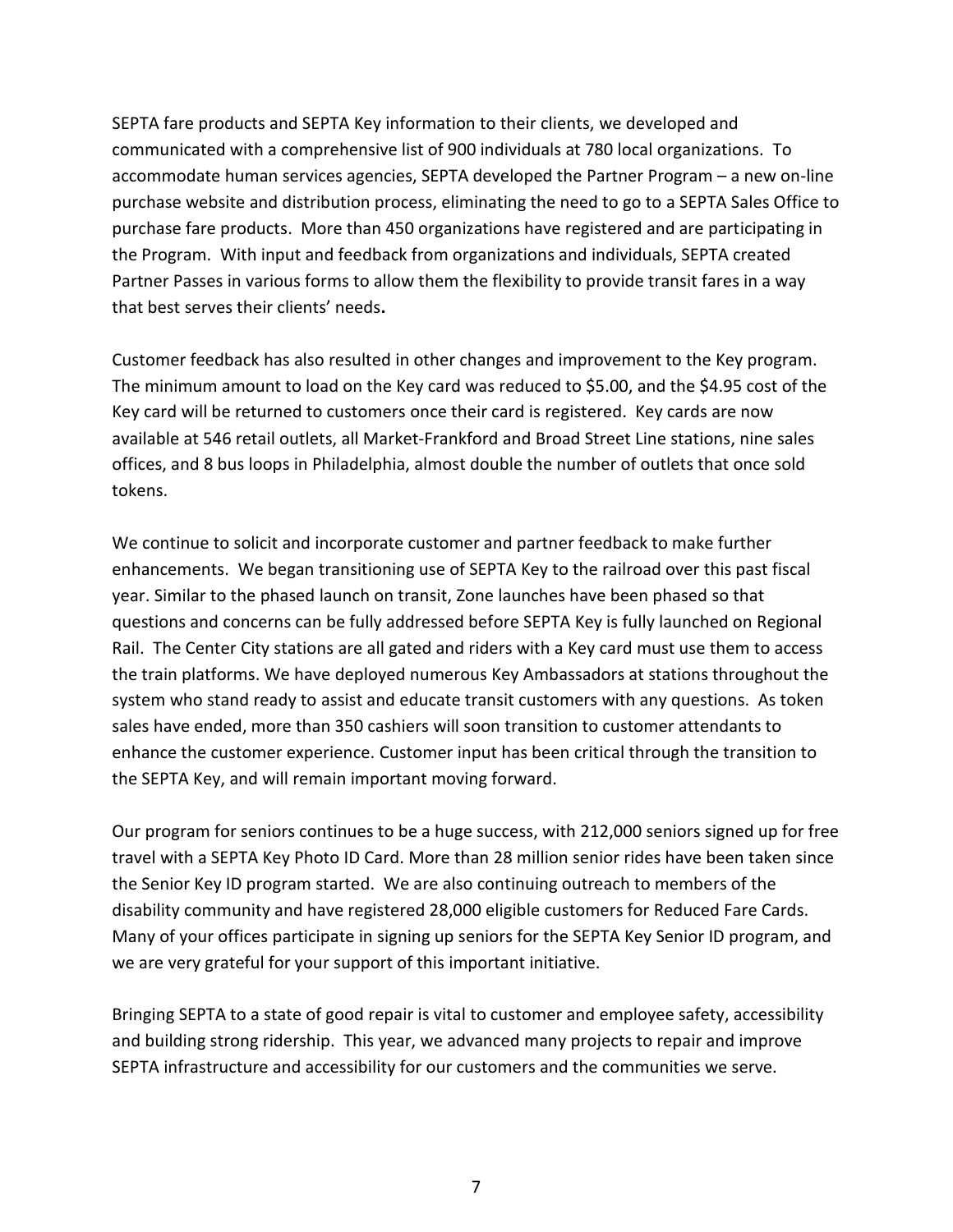During this past year, we broke ground on 5<sup>th</sup> Street/Independence Hall Station on the Market-Frankford line to improve transportation access to and around America's birthplace. It will be transformed into a multimodal transportation hub with new headhouses, signage, and improvements to street level pedestrian connectivity.

SEPTA was fortunate to receive a U.S. Department of Transportation BUILD Grant to support the transformation of our 30<sup>th</sup> Street Station. The elevator installation at 31<sup>st</sup> and Market is underway, and we look forward to breaking ground this fall on a new transit gateway for University City, Drexel Square and the planned Schuylkill Yards development.

Our in-house forces completed renovations to the Wynnefield Regional Rail Station which include new lighting, a new glass block shelter, new signage, a paved parking lot and stormwater management. SEPTA's project complements a new housing development that is being built within walking distance, and we are pleased to be supporting sustainable transitoriented development for these new residents and our current customers.

SEPTA also continues to design and plan the renovation of the Wissahickon Transportation Center. As one of our busiest transit hubs, Wissahickon serves an average of 4,984 passengers every weekday across eleven bus routes. This project will significantly improve the customer experience and allow for new service and route extensions, including a permanent resolution to bus route 52's routing concerns. Property acquisition is complete and we have coordinated with the City to design a feasible traffic pattern.

The Arrott Transportation Center Accessibility and Station Improvements project on the Market-Frankford Line is wrapping up. With the installation new elevators and accessible pathways at street level, this project will make Arrott Transportation Center fully ADA accessible. In addition to the accessibility improvements, the project will also include improved passenger amenities and enhanced lighting and security cameras.

When the Arrott Transportation Center is completed later this year, 25 of 28 Market-Frankford Line Stations will be fully ADA accessible. ADA improvements to  $11<sup>th</sup>$  Street and Spring Garden Street Stations on the Market-Frankford Line are included in SEPTA's proposed 12-year Capital Program. On the Broad Street Line, ADA improvements to Susquehanna-Dauphin and Tasker-Morris Stations, and City Hall Station are scheduled to break ground within the next two years, and accessibility improvements at Erie and Fairmount Stations are currently in design. A total of eight Broad Street Line Station accessibility projects are included in SEPTA's proposed 12 year Capital Program. Assuming state and federal capital funding projections are realized, 27 of 28 Market-Frankford Line Stations and 20 of 25 Broad Street Line Stations will be fully ADA